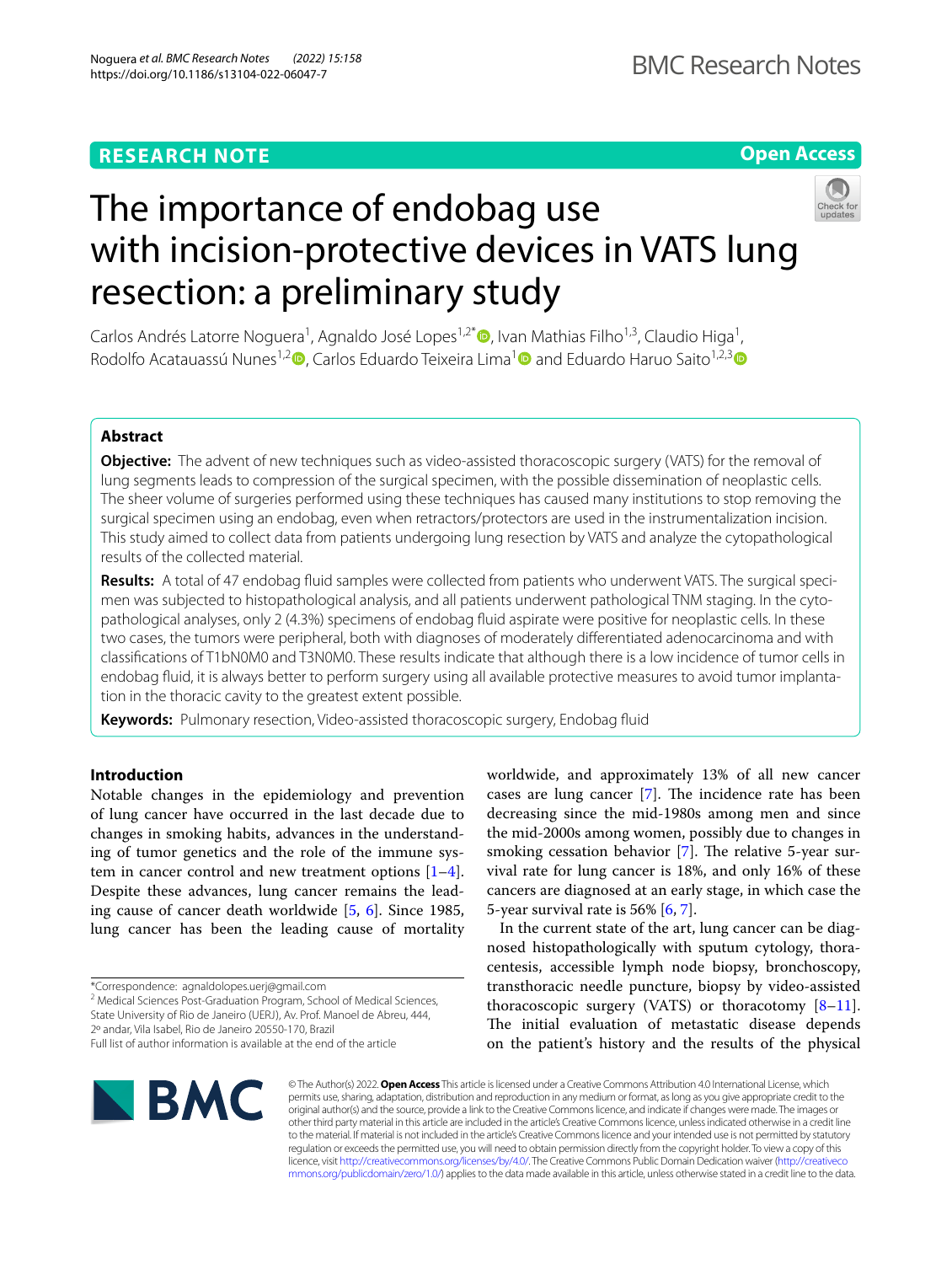examination, laboratory tests, chest computed tomography and positron emission tomography, as well as tissue confrmation if there is suspected mediastinal involvement. The need for an additional evaluation for metastases depends on the clinical presentation [[8](#page-4-4), [12](#page-4-6)]. Treatment and prognosis are closely linked to the histological type and tumor staging. For non-small-cell carcinomas at stages I to IIIA, surgical resection is preferred [[13,](#page-4-7) [14\]](#page-4-8). Advanced non-small-cell carcinoma is treated with a multimodal approach that may include radiotherapy, chemotherapy, target cell therapy, immunotherapy and palliative care [[15\]](#page-4-9).

In contemporary VATS lobectomy or segmentectomy, the essential characteristic is that the view is achieved and exhibited using video technology and not direct vision. The need for some type of utilitarian incision to allow the removal of the surgical specimen gives the technique diferent requirements than diagnostic pleuroscopy. In VATS, there is no need to maintain carbon dioxide infation without intracavitary leakage, as is necessary for laparoscopy. In the thorax, the lungs collapse, and the ribs maintain the space. A large incision is necessary to remove the surgical specimen containing the tumor; this incision allows the insertion of the optical device and some conventional surgical instruments, and one or two trocars can be used, depending on the selected technique  $[16–20]$  $[16–20]$  $[16–20]$  $[16–20]$ . The sheer volume of surgeries performed using VATS has caused many institutions to stop removing the surgical specimen into an endobag when retractors/ protectors are used for the instrumentalization incision.

The objective of this study was to collect data from patients undergoing lobectomy surgery or pulmonary segmentectomy by VATS and to analyze the cytopathological results of the collected material—either aspirated from the liquid or washed from the endobag—in order to determine whether it is necessary to use an endobag when using retractors/protectors for the instrumentalization incision.

## **Main text**

## **Methods**

This was a preliminary retrospective study that included 47 consecutive patients with lung injury who underwent thoracic surgery (lobectomy or pulmonary segmentectomy) via VATS between January 2020 and February 2021 at the Department of Thoracic Surgery, Pedro Ernesto University Hospital, State University of Rio de Janeiro (UERJ), Rio de Janeiro, Brazil. All of the safety protocols that this type of intervention requires were followed, including the use of surgical incision protectors and the extraction of the surgical specimen into an endobag device (Fig. [1\)](#page-1-0). The extracted material was sent for histopathological analysis and tumor-node-metastasis (TNM) staging, and liquid samples, including both liquid aspirate and surgical specimens from the endobag, were submitted to cytopathological analysis.

This study was approved by the Research Ethics Committee of the Pedro Ernesto University Hospital, UERJ, Rio de Janeiro, Brazil, under number CAAE-48443921.2.0000.5259.

<span id="page-1-0"></span>

**Fig. 1** The endobag fuid was aspirated for cytopathological analysis (**A**). Then, the surgical specimen was removed from the endobag to determine whether more liquid had been collected (**B**). Finally, when the surgical specimen was removed from the endobag, more liquid was aspirated for cytopathological analysis (**C**)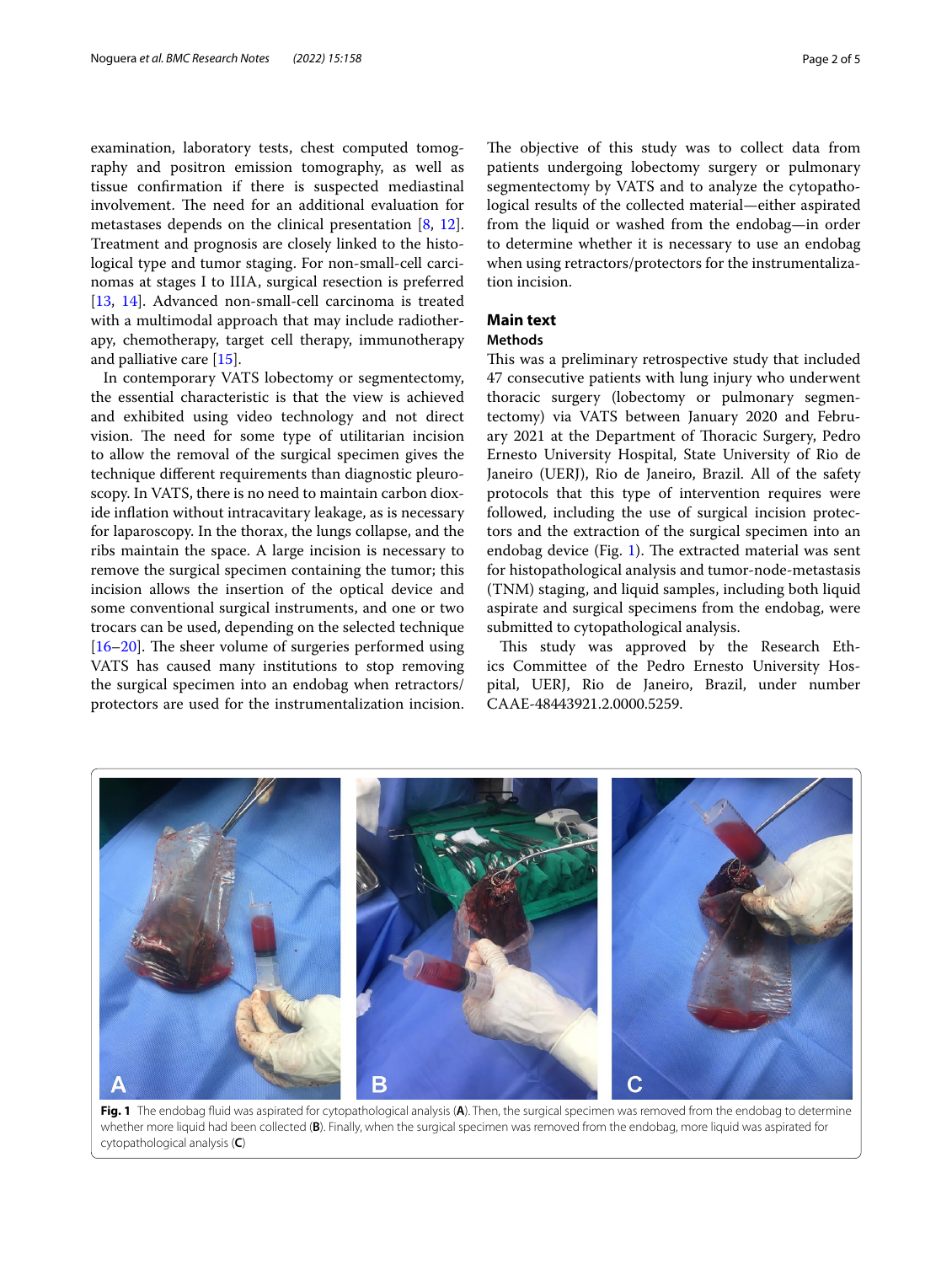## **Results**

The 47 study participants included 35 women and 12 men with a mean age of  $60 \pm 11$  years. The general clinical characteristics and pulmonary function parameters in

<span id="page-2-0"></span>**Table 1** General clinical characteristics and pulmonary function in the preoperative period

| Variable                              | Value           |
|---------------------------------------|-----------------|
| Demographic data                      |                 |
| Age (years)                           | $60 + 11$       |
| Gender (female)                       | 35 (74.5%)      |
| Weight (kg)                           | $66 \pm 6.3$    |
| Height (cm)                           | $167 + 8$       |
| BMI ( $kg/m2$ )                       | $23.7 \pm 4.5$  |
| Smoking history                       | 38 (80.9%)      |
| Comorbidities                         |                 |
| Chronic obstructive pulmonary disease | 16 (34%)        |
| Systemic hypertension                 | 15 (31.9%)      |
| Diabetes mellitus                     | 6(12.8%)        |
| Dyslipidemia                          | 5(10.6%)        |
| Pulmonary function                    |                 |
| FEV <sub>1</sub> (% predicted)        | $69.5 \pm 13.7$ |
| FVC (% predicted)                     | $81 \pm 14.5$   |
| FEV <sub>1</sub> /FVC (%)             | $73 + 7$        |
| DLCO (% predicted)                    | $58 + 11$       |

The results are expressed as the mean  $\pm$  SD or a number (%)

*BMI* Body mass index, *FEV*<sub>1</sub> Forced expiratory volume in 1 s, *FVC* Forced vital capacity, *DLCO* Difusing capacity for carbon monoxide

the preoperative period are shown in Table [1.](#page-2-0) On computed tomography of the chest, the following anatomical distribution of neoplasms was observed: peripheral lesions in 41 (87.2%) participants and central lesions in 6 (12.8%) participants.

Regarding histopathology, there was a clear predominance of adenocarcinomas; less frequently, squamous-cell carcinomas, carcinoid tumors, and large-cell carcinomas were observed. The distribution of cases according to histopathological type is shown in Fig. [2](#page-2-1). Of all of the evaluated participants, only 2 (4.3%) had positive fndings for neoplastic cells in the endobag fuid; both were diagnosed with moderately diferentiated adenocarcinoma. Regarding TNM staging, one of the cases that was positive for malignancy was classifed as T1bN0M0, while the other was classifed as T3N0M0.

## **Discussion**

Lung cancers are categorized as small-cell carcinomas or non-small-cell carcinomas, and the latter are subdivided into squamous-cell carcinomas (25–30% of cases), adenocarcinomas (40% of cases) and large-cell carcinomas (10–15% of cases)  $[21–23]$  $[21–23]$ . In addition to these types, other tumors that can reach the lungs include carcinoid tumors (fewer than 5% of cases), adenoid cystic carcinomas, lymphomas and sarcomas  $[22]$  $[22]$ . These categories are used to inform the treatment decision and determine the prognosis [\[23](#page-4-13)[–25\]](#page-4-15). Signs and symptoms may vary depending on the type of tumor and the extent of the metastases. The diagnostic evaluation of patients with

<span id="page-2-1"></span>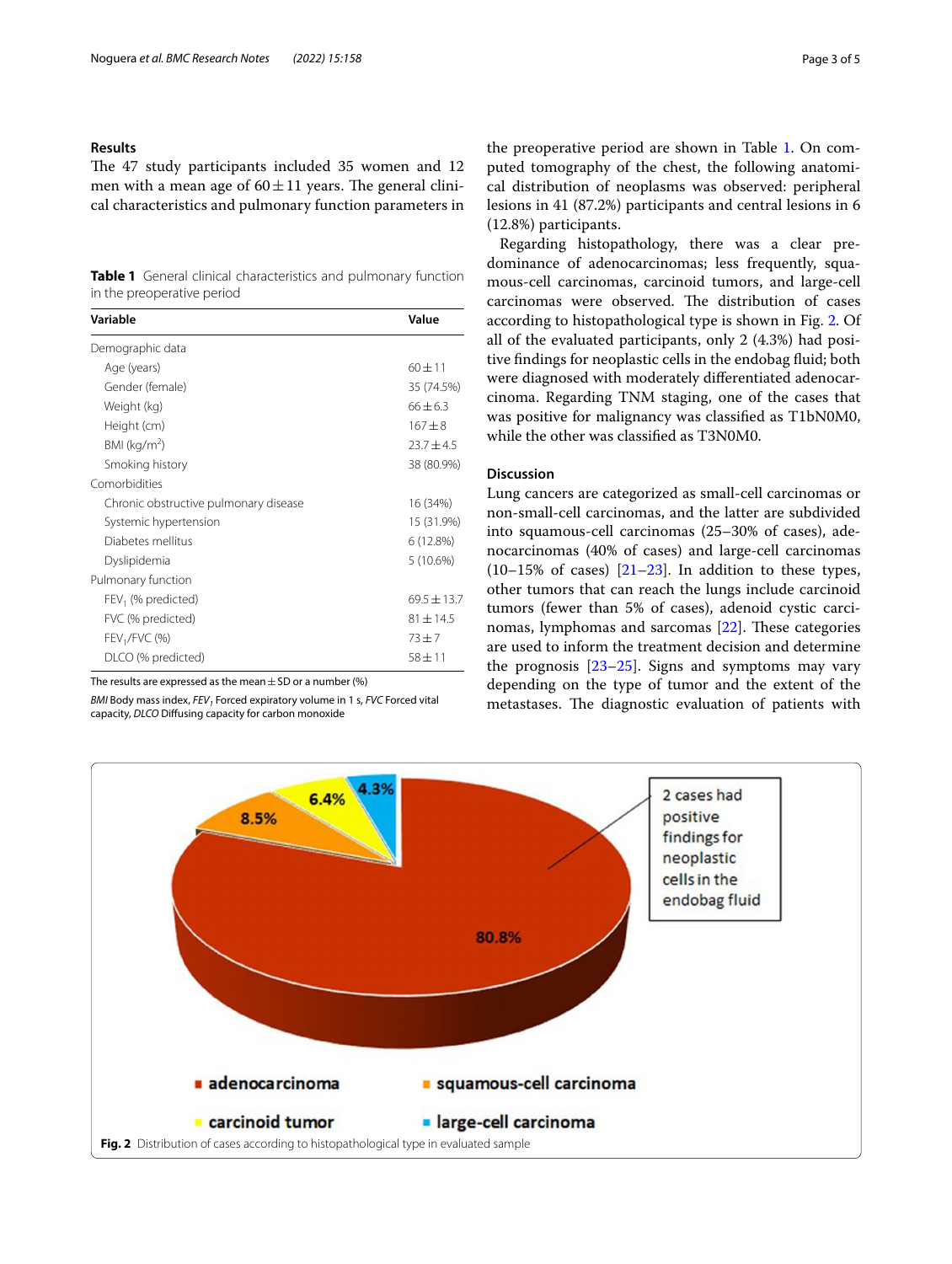suspected lung cancer includes histopathological diagnosis; staging, including the evaluation of metastases; and functional evaluation of the patient for pulmonary resection surgery  $[23, 26]$  $[23, 26]$  $[23, 26]$ . In this study, unlike others  $[21–23]$  $[21–23]$  $[21–23]$  $[21–23]$ , the vast majority of cases were adenocarcinomas (80.8%).

New surgical techniques, such as VATS, require measures to protect the surgical incision, such as retractors or protectors, to prevent neoplastic cells from implanting in the surgical wound due to the contact of surgical instruments with the incision tissues; furthermore, a protective bag should be used at the time of removal of the surgical specimen, particularly if it is a lobe or pulmonary segment  $[16–20]$  $[16–20]$  $[16–20]$  $[16–20]$ . The implantation of neoplastic cells in the chest wall after VATS lung surgery is rare. In the current study, the results of patients who were undergoing pulmonary lobectomy by VATS were investigated, regardless of the involved pulmonary lobe or the location of the lesion (peripheral or central), using an incision protector and an endobag to remove the surgical specimen. Specifcally, the cytopathological results of the endobag fluid were analyzed. The incidence of neoplastic cells inside the endobag when the specimen was removed was low (less than 5%). However, it is still important to use an endobag for the removal of the surgical specimen in this type of surgery because of the possibility of neoplastic cell implantation in the thoracic cavity.

There are documented protection options in addition to the use of endobags, such as washing the thoracic cavity with serum after the resection and removal of the surgical specimen. All of these procedures have been described as efective for preventing tumor implants in the chest wall after pulmonary lobectomy [[27](#page-4-17)[–29](#page-4-18)]. However, there are documented cases of implantation in the chest wall after the VATS resection of tumors with specifc diagnoses, such as thymoma; thus, VATS should be performed with extreme caution for these tumors because there are multiple cases of contamination metastasis reported in the literature [[30,](#page-4-19) [31](#page-4-20)].

In conclusion, the fndings of the present study indicate that although there is a low incidence of neoplastic cells in endobag fuid, endobag use should continue when retractors/protectors are used for the instrumentalization incision during VATS. This is because it is always best to perform surgery using all available protective measures to avoid implantation of neoplastic cells in the thoracic cavity to the greatest extent possible.

## **Limitations**

One of the main limitations of this study was the small sample size. Another limitation that should be highlighted was the nonstandardization of the T descriptor, which ranged from T1b to T3. This lack of standardization could interfere with the results, especially in larger tumors. In fact, the size of the tumor is more important than its location since during the removal of surgical specimens, larger tumors undergo greater compression, regardless of the central or peripheral location of the lesion. Another issue is the need to evaluate patients with tumors of any size that invade the visceral pleura, as these tumors may be more likely to disseminate neoplastic cells when the surgical specimen is removed.

#### **Abbreviations**

BMI: Body mass index; DLCO: Diffusing capacity for carbon monoxide;  $FEV<sub>1</sub>$ : Forced expiratory volume in 1 s; FVC: Forced vital capacity; TNM: Tumor-Node-Metastasis; UERJ: State University of Rio de Janeiro; VATS: Video-assisted thoracoscopic surgery.

#### **Acknowledgements**

Not applicable.

### **Author contributions**

CALN, AJL, IMF, CH, RAN, CETL and EHS designed the study and drafted the manuscript. All authors read and approved the fnal manuscript.

#### **Funding**

This study was supported by the Conselho Nacional de Desenvolvimento Científco e Tecnólogico [CNPq; #302215/2019–0], Brazil, and Fundação Carlos Chagas Filho de Amparo à Pesquisa do Estado do Rio de Janeiro [FAPERJ; Grant number #E-26/202.679/2018 and #E-26/010.002124/2019], Brazil.

#### **Availability of data and materials**

Data and materials are available from the corresponding author upon reasonable request.

#### **Declarations**

#### **Ethics approval and consent to participate**

This study was approved by the Research Ethics Committee of the Pedro Ernesto University Hospital, State University of Rio de Janeiro (UERJ), Rio de Janeiro, Brazil, under number CAAE-48443921.2.0000.5259 and all patients approved and consented in participating of this study. Written informed consent was obtained from all the participants in this study.

#### **Consent for publication**

Not applicable.

#### **Competing interests**

The authors declare that they have no competing interests.

#### **Author details**

<sup>1</sup> Pedro Ernesto University Hospital, State University of Rio de Janeiro (UERJ), Boulevard 28 de Setembro, 77, Vila Isabel, Rio de Janeiro 20551-030, Brazil. 2 <sup>2</sup>Medical Sciences Post-Graduation Program, School of Medical Sciences, State University of Rio de Janeiro (UERJ), Av. Prof. Manoel de Abreu, 444, 2º andar, Vila Isabel, Rio de Janeiro 20550-170, Brazil. <sup>3</sup> Hospital Quinta D'Or, Rua Almirante Baltazar, 435, São Cristóvão, Rio de Janeiro 20941-150, Brazil.

#### Received: 15 September 2021 Accepted: 24 April 2022 Published online: 10 May 2022

#### **References**

- <span id="page-3-0"></span>1. Brambilla E, Travis WD. Lung cancer. In: World Cancer Report, Stewart BW, Wild CP (Eds). World Health Organization, Lyon 2014
- 2. Fois SS, Paliogiannis P, Zinellu A, Fois AG, Cossu A, Palmieri G. Molecular epidemiology of the main druggable genetic alterations in non-small cell